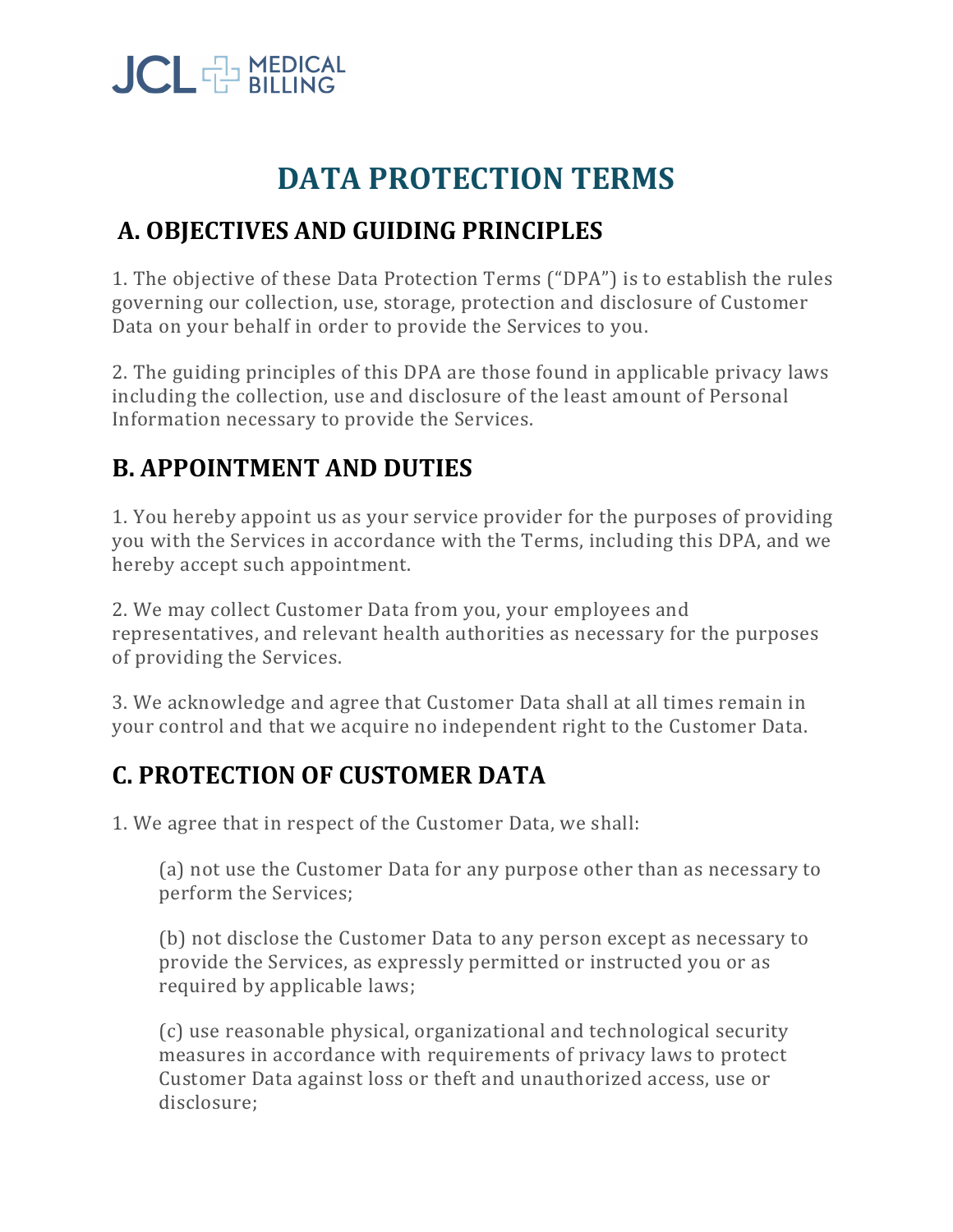

(d) restrict access to Customer Data to only those authorized employees and permitted agents and subcontractors that require access to such information to fulfil their job requirements and that are subject to obligations of confidentiality and data protection consistent with those of this DPA; and

(e) inform you as soon as practical after becoming aware of any unauthorized access to, or use or disclosure of, Customer Data ("Incident"), provide you with relevant particulars of the Incident, and work with you to take reasonable steps to contain and remediate the Incident.

# **D. ACCOUNTABILITY**

1. We will work with you to promote and demonstrate compliance with privacy laws and this DPA.

2. We will provide reasonable information and co-operation to you and to any regulatory or other governmental bodies or authorities with jurisdiction over you in connection with any investigations, audits or inquiries.

3. We will provide reasonable information and documentation to you to allow you to verify our compliance with this DPA.

4. We will designate and identify to you an individual to be accountable for our compliance with this DPA.

5. We will not subcontract, assign or delegate to any third party our obligations with respect to the processing of Customer Data in connection with the Services without obtaining written contractual commitments of such third party substantially the same as those of this DPA.

# **E. DATA SUBJECT REQUESTS AND INQUIRIES**

1. We will refer all requests for access, correction or consent withdrawal or variation to you and will provide reasonable assistance to you to allow you to respond to such requests in accordance with the requirements of privacy laws.